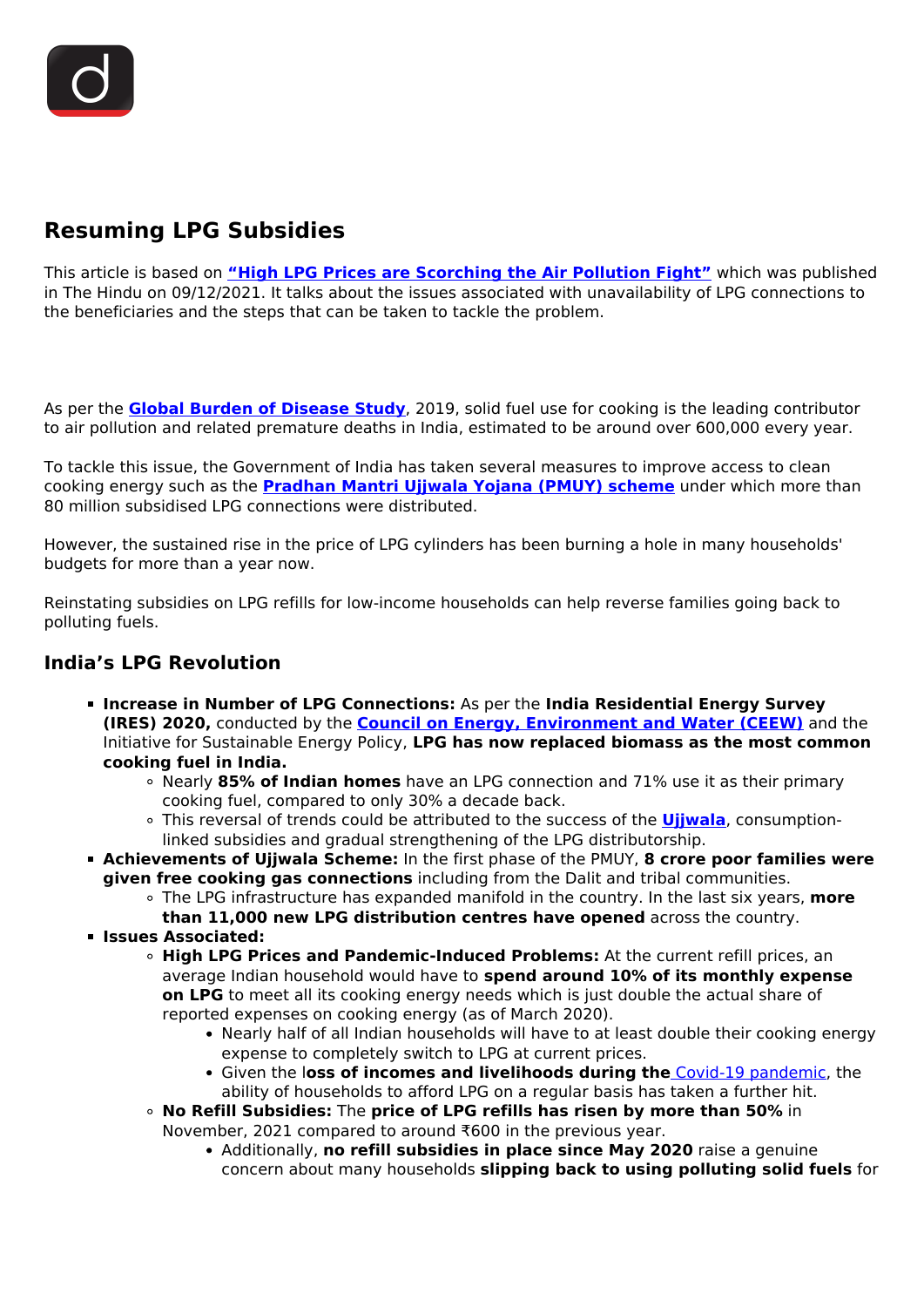cooking, such as firewood and dung cakes.

- **Prevalence of Biomass Over LPGs:** Around **30% of Indian households continue to rely on biomass** as their primary cooking fuel, mainly due to high LPG prices. Another **24% stack LPG with biomass.**
	- The practice of biomass usage is **predominantly concentrated in rural areas** in
		- states of Bihar, Jharkhand, Chhattisgarh, MP, Odisha and West Bengal.
			- Urban slums are also critical hotspots where the use of biomass for cooking is widely prevalent.
		- **Easy availability of free biomass** and lack of home delivery of LPG refills further reduce the efficacy of LPG as a reliable and affordable proposition.
- **Unavailability of LPG:** Only half the rural LPG users receive home delivery of LPG refills, while the rest have to travel about five kilometres one way to procure a cylinder.
	- **Gaps in the doorstep delivery of LPG cylinders** are also present in urban pockets, **particularly in slum areas** which further encourages the use of biomass among urban slum households.

### **Way Forward**

- **Reinstating LPG Subsidies**: Resuming subsidies would be critical to support LPG use in many households.
	- Estimates suggest that an **effective price of LPG refill** could ensure that the average share of actual household expenditure on cooking energy matches the pre-pandemic levels.
	- At the bare minimum, **subsidy must be resumed for the households granted LPG connections under the Ujjwala** scheme.
- **Identifying 'Beneficiaries In-Need':** The Government can also explore diverse approaches to identify beneficiaries such as by **limiting the subsidy provision to seven to eight LPG refills annually** and excluding well-to-do households using robust indicators.
	- For instance, **lowering the income-based exclusion limit for LPG subsidy** or excluding families owning a non-commercial four-wheeler vehicle can significantly reduce the number of eligible beneficiaries.
	- Entering **[Aadhaar](/daily-updates/daily-news-analysis/aadhar-and-its-voluntary-use) numbers of all adult family members** of existing as well as new beneficiaries to **make deduplication effective** and appropriate measures in distributors' software to **restrict issuance to ineligible beneficiaries.**
- **Extension of Ujjwala Scheme**: The Ujjwala scheme should be **extended to poor households in urban and semi-urban slum areas.**
	- There is a need for achieving a higher LPG coverage of the population by providing connections to households that do not have LPG.
- **Boosting Timely Availability of LPG:** There is a need to **strengthen the LPG supply chain** and enforce timely service delivery, particularly **in states with a large number of Ujjwala connections** and slum population.
	- This must be complemented by **higher incentives for rural distributors,** who have to otherwise service a low but distributed demand at similar commissions.
	- **Looping in [Self-Help Groups](/to-the-points/Paper2/self-help-groups-shgs)** could also help aggregate demand and create jobs in distant areas.
- **Facilitating Alternative Use for Biomass:** A new market for locally available biomass can be created via pilot initiatives focused on **promoting the use of locally available biomass in decentralised processing units** that manufacture briquettes and pellets for industrial and commercial establishments.
	- Households can be incentivised to supply locally available biomass (including crop stubble or dung cakes) to **[Compressed Biogas \(CBG\) production plants](/daily-updates/daily-news-analysis/satat-scheme)** [\(](/daily-updates/daily-news-analysis/satat-scheme)being set up under the **[SATAT scheme](/daily-updates/daily-news-analysis/satat-initiative)**).
	- Such measures would **help enhance local income and livelihood opportunities,** in turn encouraging rural families to use LPG on a regular basis.

## **Conclusion**

The launch of welfare schemes like PMUY and Ujjwala 2.0 show the Government's commitment towards promoting clean cooking energy access. However, ensuring affordability and timely availability of LPG